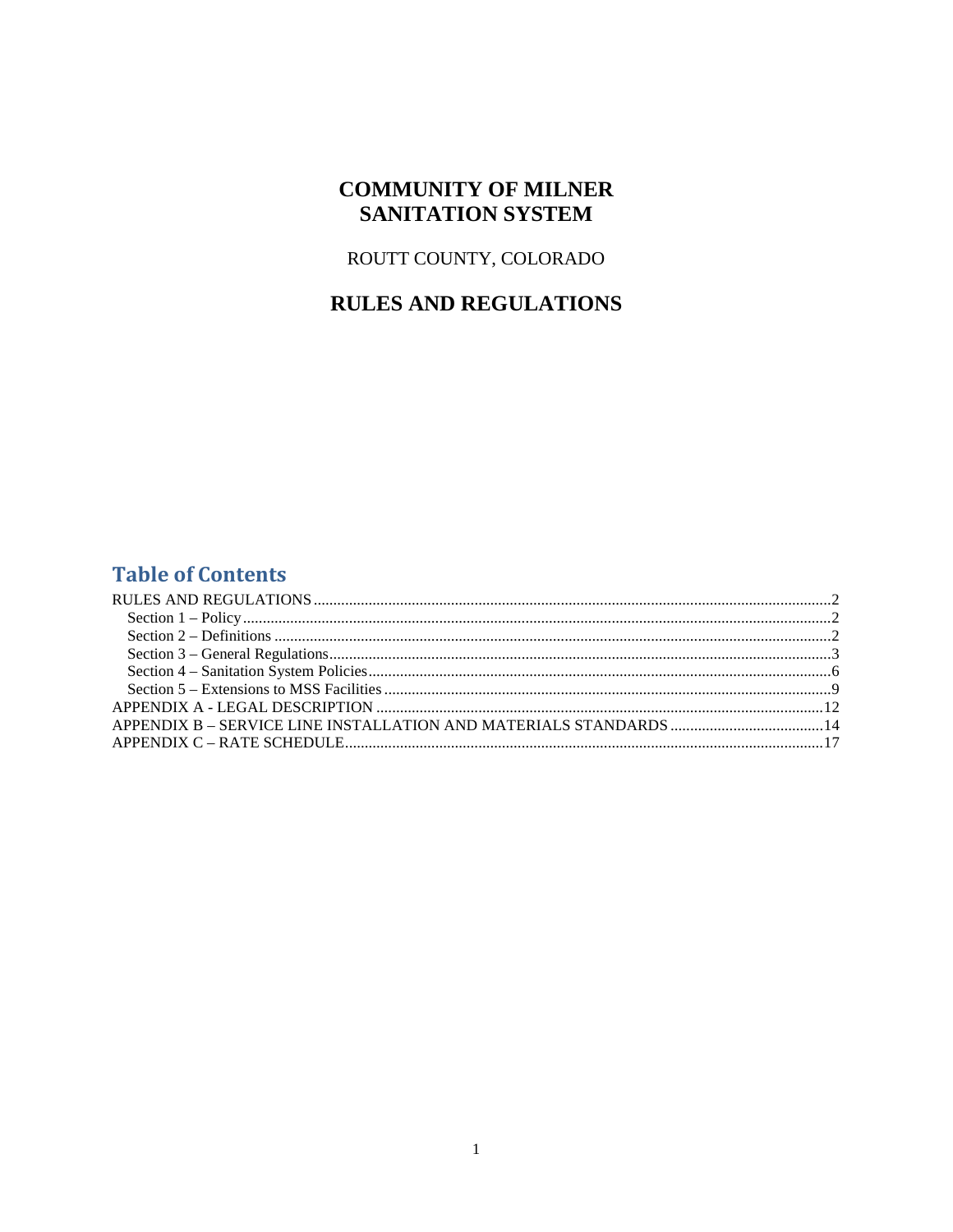# <span id="page-1-0"></span>**RULES AND REGULATIONS**

## <span id="page-1-1"></span>Section 1 – Policy

The following Rules and Regulations for the Milner Sanitation System (MSS) are hereby adopted by the Routt County Board of Commissioners pursuant to C.R.S. 30-20-401 et seq.

These Rules and Regulations are deemed necessary for the health, safety, and general welfare of MSS users, for convenience in the management, control, and supervision of the business affairs of the MSS, and for the safe and proper operation and control of any and all MSS facilities. The boundaries of the MSS shall be set forth in the legal description attached as Appendix A and displayed in the Community of Milner Sanitation System Location Map.

These rules and regulations may be amended at any regular or special meeting of the Routt County Board of County Commissioners where a quorum of the Board is present and a majority is in favor of such amendment. Any dispute as to the interpretation of these rules and regulations, or with respect to their application in any given case, shall be submitted to the Board of Routt County Commissioners and their decision shall be final.

The daily operation of the MSS shall be carried out by the Routt County Department of Environmental Health (RCDEH) as directed by the Routt County Board of Commissioners as Directors of the MSS.

### <span id="page-1-2"></span>Section 2 – Definitions

- 2.1 "System" or "MSS" shall mean the Community of Milner Sanitation System established pursuant to C.R.S. 30-20-401 et seq.
- 2.2 "Board" shall mean the Board of County Commissioners for the County of Routt, in the State of Colorado.
- 2.3 "County" shall mean the County of Routt; a political and administrative division of the state of Colorado, providing certain local governmental services.
- 2.4 "Consumer" or "Customer" shall mean the property owner or agent who is a user of the sewer system; the person responsible for the payment of all charges or in whose name the bills are rendered.
- 2.5 "Inspector" shall mean a representative of the Routt County Department of Environmental Health (RCDEH) charged with the routine enforcement of the Rules and Regulations contained herein.
- 2.6 "District Engineer" shall mean a Registered Professional Engineer in the State of Colorado hired by the Board or RCDEH to review proposed additions, extensions,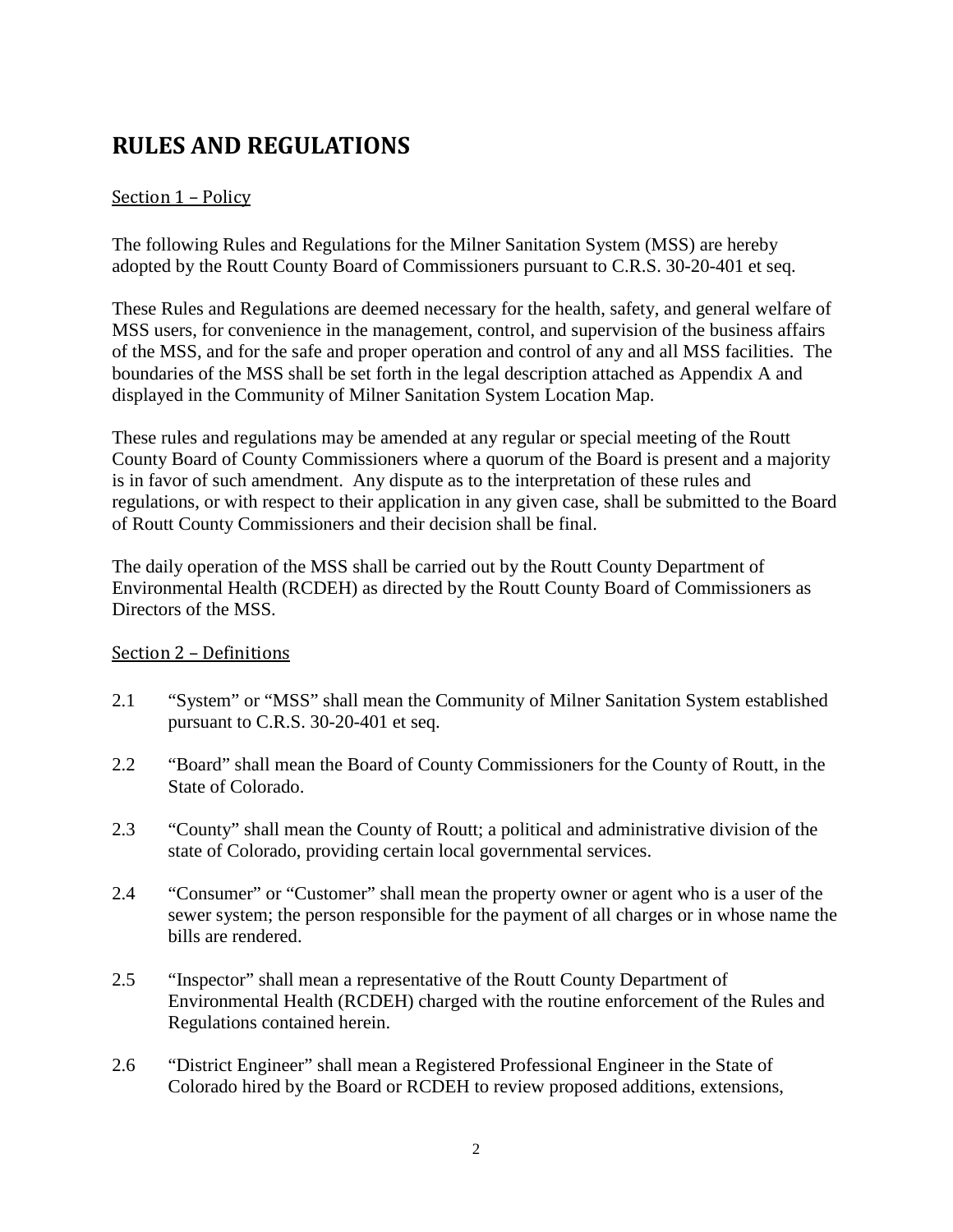enlargements, or other modifications of MSS facilities and to aid and advise the RCDEH in any other way deemed appropriate and necessary by the Board.

- 2.7 "Tap Fee" shall mean the amount of money owed to the County by a Consumer and to be paid to the County prior to the issuance of a utility permit to tap onto or to extend any sewer line. The tap fee required shall be as per the RCDEH Rate Schedule.
- 2.8 "Usage Fee" shall mean the service charge to be paid to the County by a consumer for the privilege of using MSS facilities.
- 2.9 The RCDEH "Rate Schedule" shall establish the amount or provide guidelines for establishing the amount of tap fees and usage fees required for a dwelling or other structure or use as determined by the Board. The board may amend the rate schedule at any time. The current rate schedule for the sanitation system is attached as Appendix C.
- 2.10 "Dwelling Unit" shall mean a building or part of a building designed to be used as a living place including toilet and kitchen facilities. Each separate kitchen or grouping of kitchen facilities within a structure shall be presumed to denote a separate dwelling unit.
- 2.11 "Sewer System" or "Sanitation System" shall mean all sewer lines and appurtenances and all treatment facilities and appurtenances which constitute a portion of the sewage collection and treatment facility for the Community of Milner.
- 2.12 "In-MSS" shall mean inside of the MSS boundaries established by the legal description of the MSS – Appendix A.
- 2.13 "Out-of-MSS" shall mean outside of the MSS boundaries established by the legal description of the MSS – Appendix A.
- 2.14 "Developer" shall mean the person, firm, corporation, partnership, joint venture, company, or public entity which is the owner of land and which seeks to have this land served by the MSS.
- 2.15 "Single Family Equivalent (SFE)" shall be the reference by which the RCDEH shall assess its tap fees. One SFE is equal to one single family dwelling unit. In applying such reference to commercial structures not utilized for family dwelling purposes, the RCDEH shall compute the number of SFE's for such a structure based on the average sewage generation by a single family dwelling unit housing 3.0 persons.

### <span id="page-2-0"></span>Section 3 – General Regulations

3.1 Jurisdiction: All RCDEH employees in the performance of their duties as such, shall be subject only to the orders and directions of the Board, which at all times has the jurisdiction over the MSS to the end that the greatest good to the most people shall be obtained from the maintenance and operation of said systems. Said jurisdiction shall include all connections or extensions to said systems.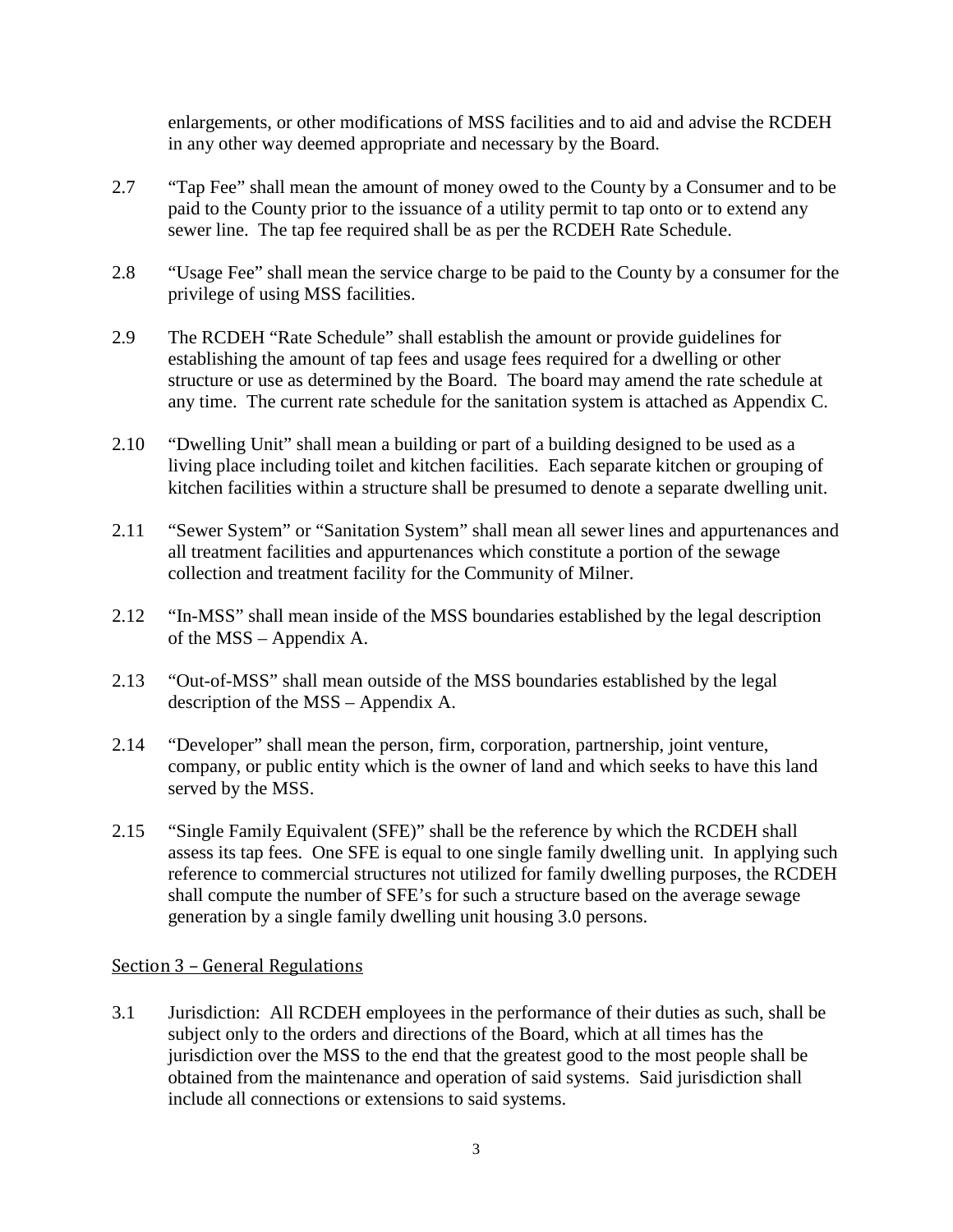- 3.2 Interference forbidden: No person shall damage or interfere with the facilities of the MSS, or with conveyance pipes, ditches or channels or any pipe or other appurtenance used in connection with the MSS, or any reservoir, dam, well, pump, motor, power transmission line, telephone line, storage tank, or any other part or property of the systems of the MSS, whether owned or leased by the County, or privately owned and connected in any manner with the MSS.
- 3.3 Penalty for imperiling property of the MSS: Any person who shall imperil or damage any facilities or appurtenances of the MSS shall be responsible for all costs of repair and all other actual damages, in addition to a fine not to exceed \$500. Such costs and fines shall be payable and collectable as any other charge under these rules and regulations.
- 3.4 County Responsibility: Subject to these rules and regulations, the County, as operated by the RDCEH, shall be responsible for the general maintenance and repair of all sewer main lines and main line appurtenances such as manholes or valves. The County shall also be responsible for the operation and maintenance of sewage treatment facilities. The County shall not be responsible for the construction, maintenance, and repair of individual sewer lines (see following Section 3.5).
- 3.5 Consumer Responsibility: The Consumer shall be responsible for the construction, maintenance and repair of their individual sewer lines from the point of connection to the main to the dwelling or other point of use. Installation shall be in accordance with the standards and procedures established in Appendix B. All costs associated with this responsibility shall be the consumers. All consumers shall keep and maintain the service line, or any other structure or facility permitted by the Board under a utility permit, in good repair at their own expense; no claim shall be made against the County by reason of the breaking of any pipes or other appurtenances.

The consumer shall indemnify, defend, and hold County RCDEH, and MSS harmless from any and all claims, injuries, and damages arising from consumer's actions or lack thereof related to the MSS.

- 3.6 Permits and Authorization:
	- 3.6.1 Permits Required: No consumer or person shall either directly or indirectly utilize the MSS facilities without first having made application to the Board and without first receiving from the Board a written permit authorizing such utilization. Such permits shall be a standard form obtainable from the RCDEH. A copy of the appropriate "Utility Permit" can be downloaded from the Routt County Website.
	- 3.6.2 Permits Issuance: No permits authorizing the utilization of MSS facilities shall be issued until all required tap fees, as established in the current Rate Schedule, are paid by the applicant.
	- 3.6.3 Penalty for utilizing MSS facilities without authorization: Any person who utilizes MSS facilities without obtaining proper authorization as herein provided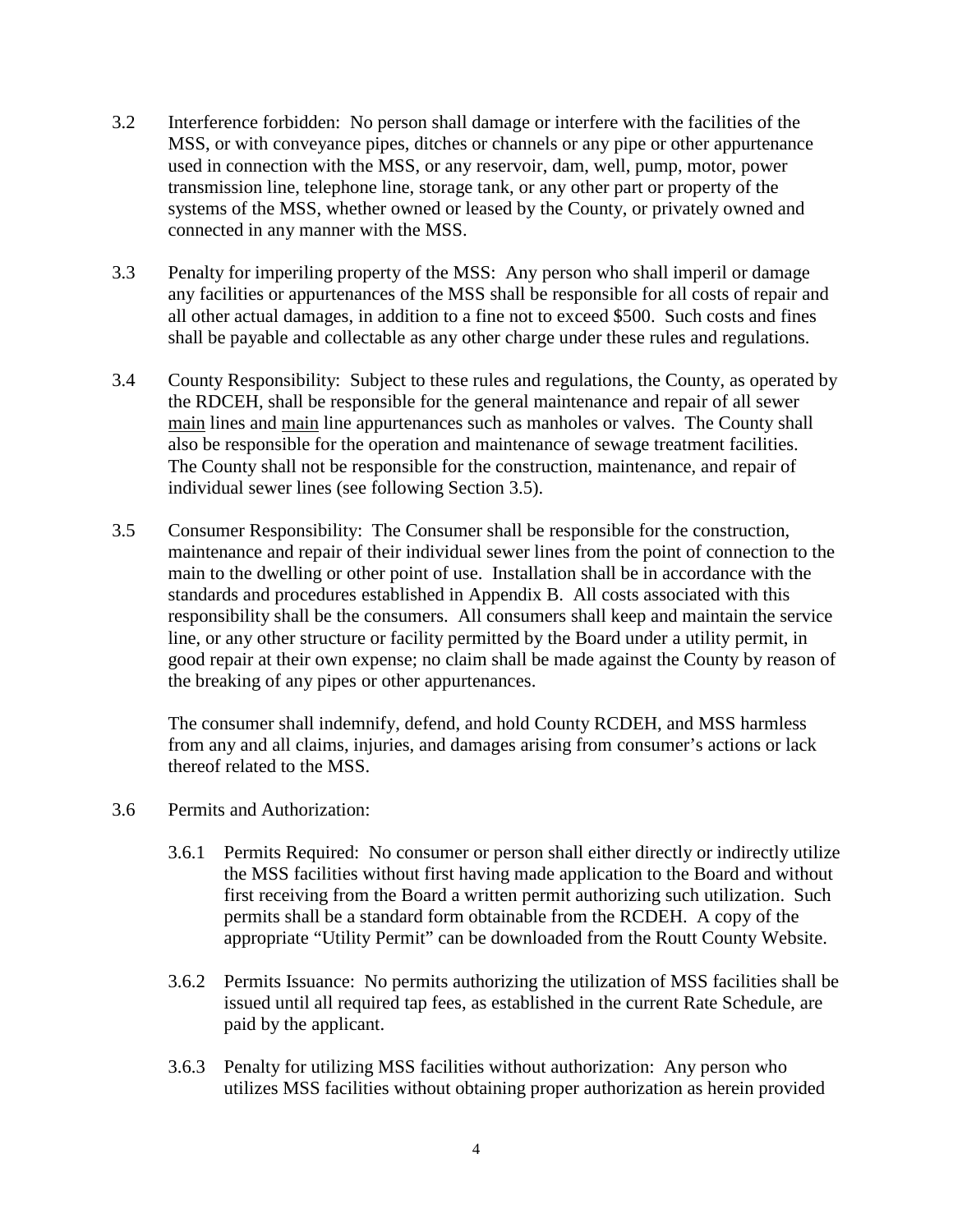shall be required to pay the County a penalty, in addition to normal tap fees, not to exceed \$1,000. The amount of the penalty shall be established by the Board based on the circumstances of the unauthorized utilization.

#### 3.7 Fees:

- 3.7.1 Tap Fees: The Board shall be responsible for adopting a Rate Schedule which shall establish the tap fees required of a consumer prior to the issuance of a permit to utilize MSS facilities. In the event an appropriate rate is not established in the existing rate schedule for a consumer, the Board shall establish an appropriate tap fee for the consumer based on the recommendations of the RCDEH or the District Engineer.
- 3.7.2 Usage Fees: No later than the time a sewer tap is made for an existing dwelling unit or a certificate of occupancy is issued for a new or remodeled dwelling unit, each unit shall be assessed a usage fee, as established in the rate schedule, or by the Board, to be paid quarterly. Such usage fee may be amended by the Board at any time.
- 3.7.3 Billing of customers: Payments shall be made before the due date shown on the statement issued by the County, and shall become delinquent if not paid within ten days from the due date. Any account which has been delinquent for more than ten days shall be subject to interest at the rate of one percent per month or twelve percent per annum. In addition, reasonable attorney's fees, and the costs of collection shall be added to all delinquent accounts. Costs of collection shall include, but are not limited to, treasurer fees as set forth in C.R.S. 30-1-102.
- 3.7.4 Property owner responsible for payment: The owner or owners of any property or premises served by the MSS shall be held personally liable for any and all charges, fees, and penalties imposed under the provisions of these rules and regulations from the time such shall become due. Such charges, fees, and penalties shall become and remain a lien on the real property served by the systems as allowed by law.
- 3.8 Inspection: The District Engineer and other duly authorized agents of the RCDEH shall have access to all properties within the MSS for the purpose of inspection, testing, measurement, or sampling of any component of the sewer system.
- 3.9 Liability: To the fullest extent provided by law, the County, RCDEH, MSS, and their employees and agents are protected by the Colorado Governmental Immunity Act, C.R.S. 24-10-101 et seq. Without limiting the County's immunity, no claim for damage shall be made against the County, RCDEH, MSS, or their employees and agents by reason of the following:
	- breakage of any service or main by a County employee or Contractor,
	- making taps or constructing extensions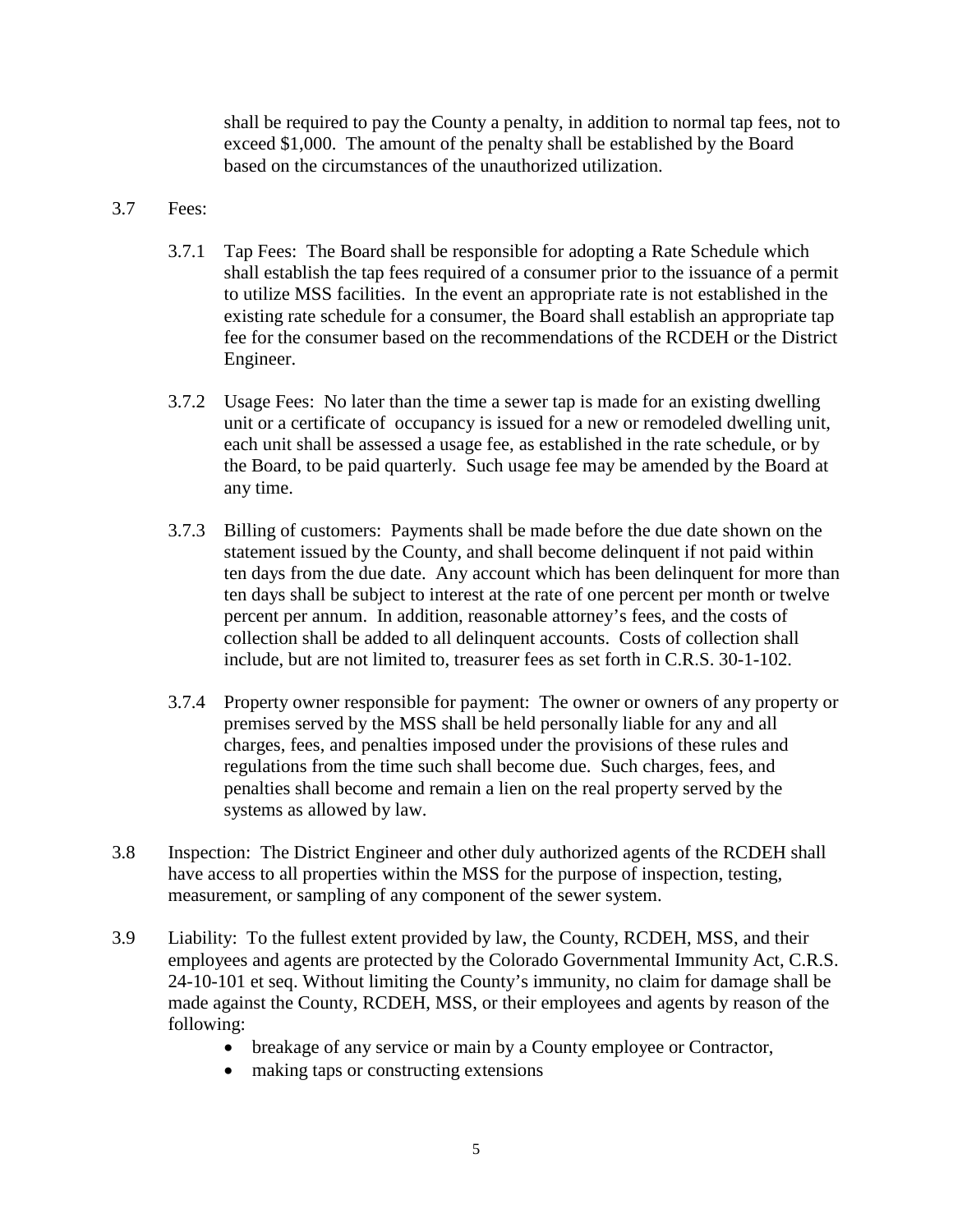- damage caused by water running or leaking from open or defective appliances,
- burst service lines not owned by the County,
- or anything else done to the sewer mains of the MSS deemed necessary by the RCDEH or its agents.

#### <span id="page-5-0"></span>Section 4 – Sanitation System Policies

4.1 Construction of Facilities: Any sewer mains or related facilities shall be constructed within existing public road right-of-ways, within utility easements right-of-ways deeded to the MSS, or in permanent easements granted by a property owner. The Board may in its discretion determine to contract with a Developer whereby such Developer shall extend facilities to his property and be credited against the costs thereof with tap fees in accordance with Section 5 of these Rules and Regulations.

The Developer shall convey by fee simple title, free of charge, any site(s) required for facilities such as lift stations.

4.2 Extension of Facilities: MSS facilities will be furnished only to persons whose property is within the MSS boundaries, except by contract specifically approved by the Board as hereinafter provided. Prior to extension of MSS facilities, the Board shall require a Developer desiring this extension to make application. The application shall describe the location of the project, project SFE, construction schedule, financial statement and any other information deemed necessary. The Board and District Engineer will then evaluate the feasibility to determine whether the extension will be made.

Cross Connections: All connections to existing dwellings are to be done in such a manner as to prevent cross-connections with water distribution systems.

4.3 Sewer System Materials: Materials to be used for sewer mains and services, and all associated appurtenances shall comply with the standards established in the construction specifications for the original sewer system constructed in 1976or as subsequently amended. Copies of these specifications may be reviewed by contacting the RCDEH or material substitutions may be permitted upon approval of the RCDEH. Appendix B is included summarizing the installation and materials requirements for service lines and appurtenances.

The RCDEH Inspector shall be responsible for enforcement of service line material standards.

- 4.4 Service Lines:
	- 4.8.1 Permit: No connection to MSS sewer lines shall be made prior to obtaining a utility permit and paying the required tap fees. Application for the utility permit shall be made to the RCDEH and shall be reviewed by an engineer in the event multiple SFE's are involved or a conflict arises.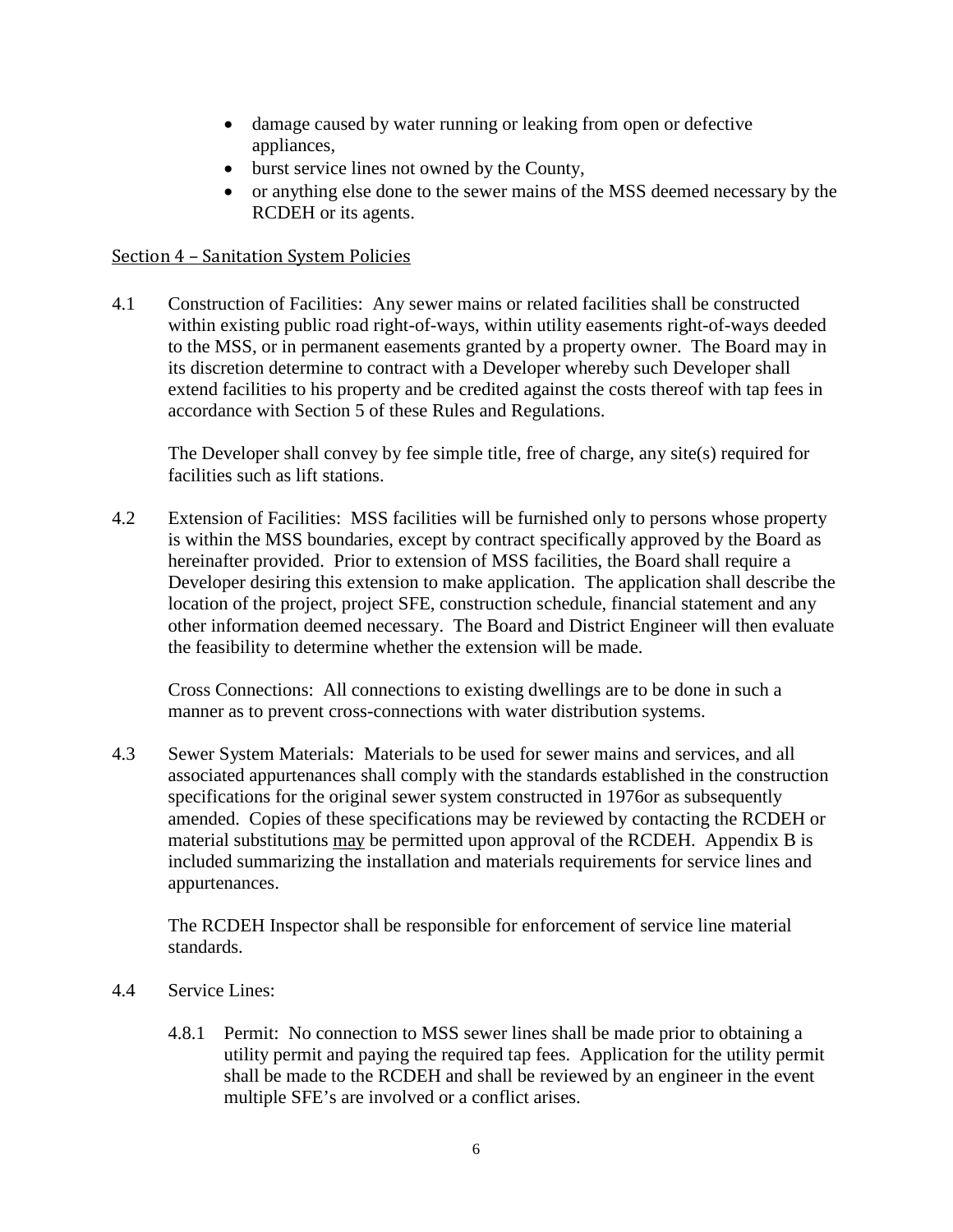Not more than one (1) tap will be allowed under each permit unless a special permit is issued. The permit issued by the RCDEH does not release the owner or developer and his contractor from the responsibility of obtaining any other permits required by another regulatory entity. The tap fee shall be based on SFE usage whereas the utility permit is related to construction work in conjunction with MSS lines and facilities.

- 4.8.2 RCDEH Responsibility: The RCDEH assumes no responsibility for maintenance and repair of the sewer line extending from the main to the dwelling unit or other building. Leaks or other maintenance of private service lines served by the MSS shall be repaired by the owner within five (5) days of notification or sooner if deemed an emergency by the RCDEH, or the RCDEH or its agents shall have the authority to have such defects repaired and shall bill the consumer for the cost thereof plus 15%, which shall be collectable as any other charge of the system.
- 4.8.3 Location: The service line shall connect with the sewer system at the nearest place of desired use by the consumer provided the RCDEH has determined in advance that the system has the capacity or capability to provide service at the desired point. The RCDEH shall have final authority in any questions of location of any service line connection to its sewer system.
- 4.8.4 Inspection: All sewage lines shall be inspected by the RCDEH prior to being placed in service including tests for leakage (exfiltration or infiltration).
- 4.8.5 Backfill: Backfill shall be compacted in accordance with Appendix B requirements to reduce the possibility of a line being broken or displaced by settlement. All bedding shall be in compliance with the RCDEH's requirements. All compaction and backfill shall meet county and state requirements as may be established by separate or special permit.
- 4.8.6 Disconnections: No disconnection of service lines from MSS mains shall be made without authorization from the Board. Disconnections must be supervised by the RCDEH Inspector. All disconnected sewer service lines shall be capped with a watertight cap.
- 4.8.7 Change in Customer's Service: No change in the customer's service shall be made without the prior approval of the RCDEH or authorized agent. Any change in service which increases the service provided by the MSS shall require a redetermination by the Board of the tap fee and service charges from such customer. Redetermination of the tap fee shall allow credit for previously paid or waived tap fees. Any change that results in a decrease in the service provided by the MSS shall not result in a reduction or refund of tap fees.
- 4.8.8 Multiple Connections to Single Service Line: No multiple connections to a single service line will be permitted without written consent of the Board.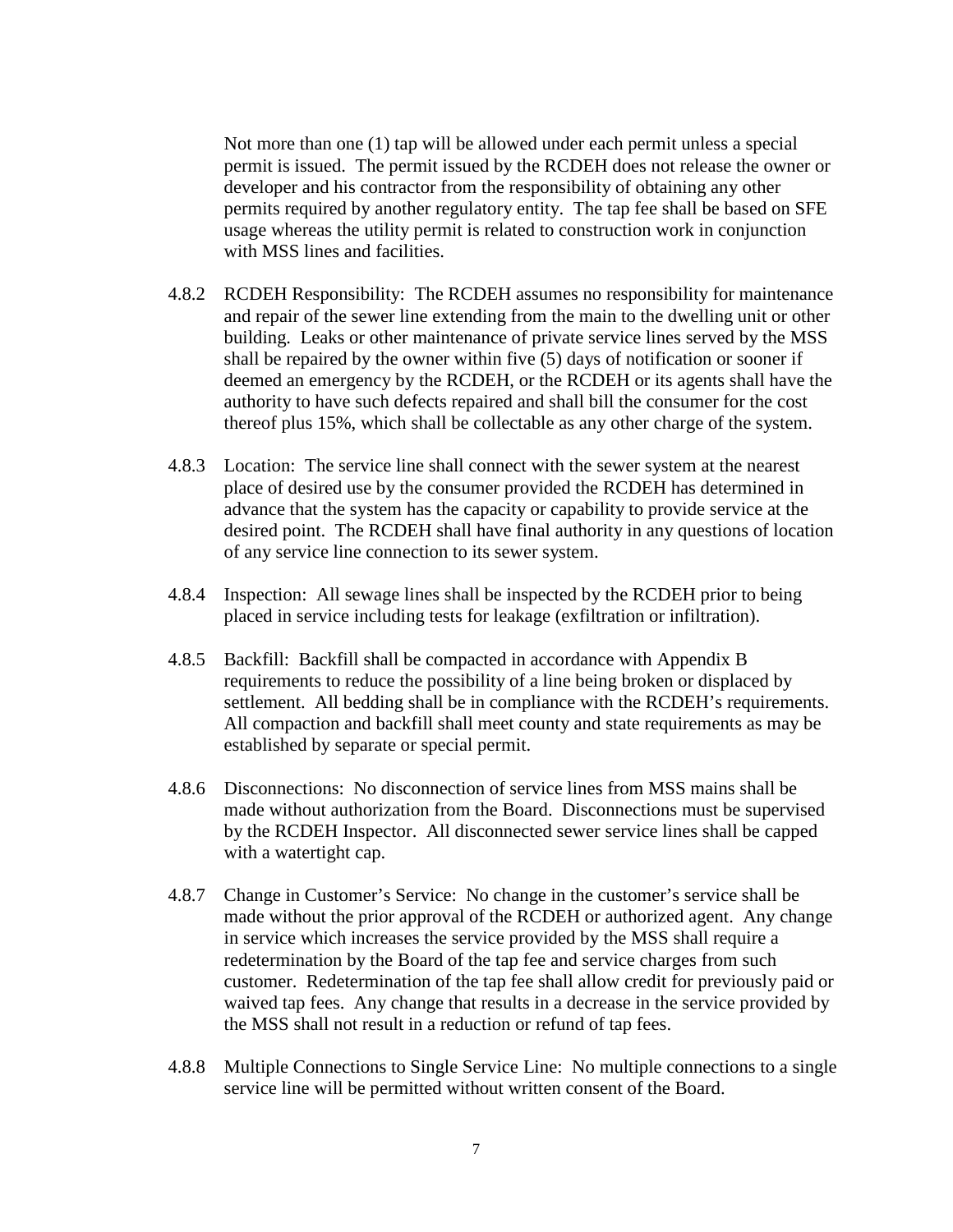If permitted, each consumer connected shall be required to pay the appropriate tap fee and service charge for their connection.

- 4.9 Sewer System Design Guidelines and Requirements: The following design guidelines and general requirements shall apply to all extensions to, or expansions of, MSS systems regardless of whether in-MSS or out-of-MSS.
	- 4.9.1 Sewer System
		- a. Main line size is to be eight (8) inch diameter minimum with a minimum slope of 0.4%.
		- b. Service lines to single-family dwellings are to be four (4) inch diameter minimum with a slope of 1.0% or greater. Larger service line sizes may be required depending on anticipated flow. No more than 2 SFE's are to be served by a single four (4) inch line.
		- c. Four (4) foot diameter concrete manholes are to be provided at all main line intersections (8" diameter or larger new mains and 6" diameter or larger existing mains), breaks in vertical or horizontal grade, at the ends of mains in streets, and no greater than 400 feet apart.
		- d. All manholes are to be watertight.
		- e. Minimum recommended sewer line cover is four (4) feet.
		- f. Main line slopes are to be uniform between manholes.
		- g. Cleanouts are not to be used in place of manholes unless authorized by the RCDEH.
		- h. Curved sewers are not to be allowed except with the approval of the District Engineer.
		- i. System expansions or extensions shall be designed by a Registered Professional Engineer. Design drawings and construction specifications are to be prepared for all extensions.
		- j. State Health Department approval of drawings and specifications shall be obtained by the developer for the proposed extensions.
		- k. Plans and specifications for proposed extensions or expansions to MSS facilities shall be reviewed and approved by the District Engineer prior to construction.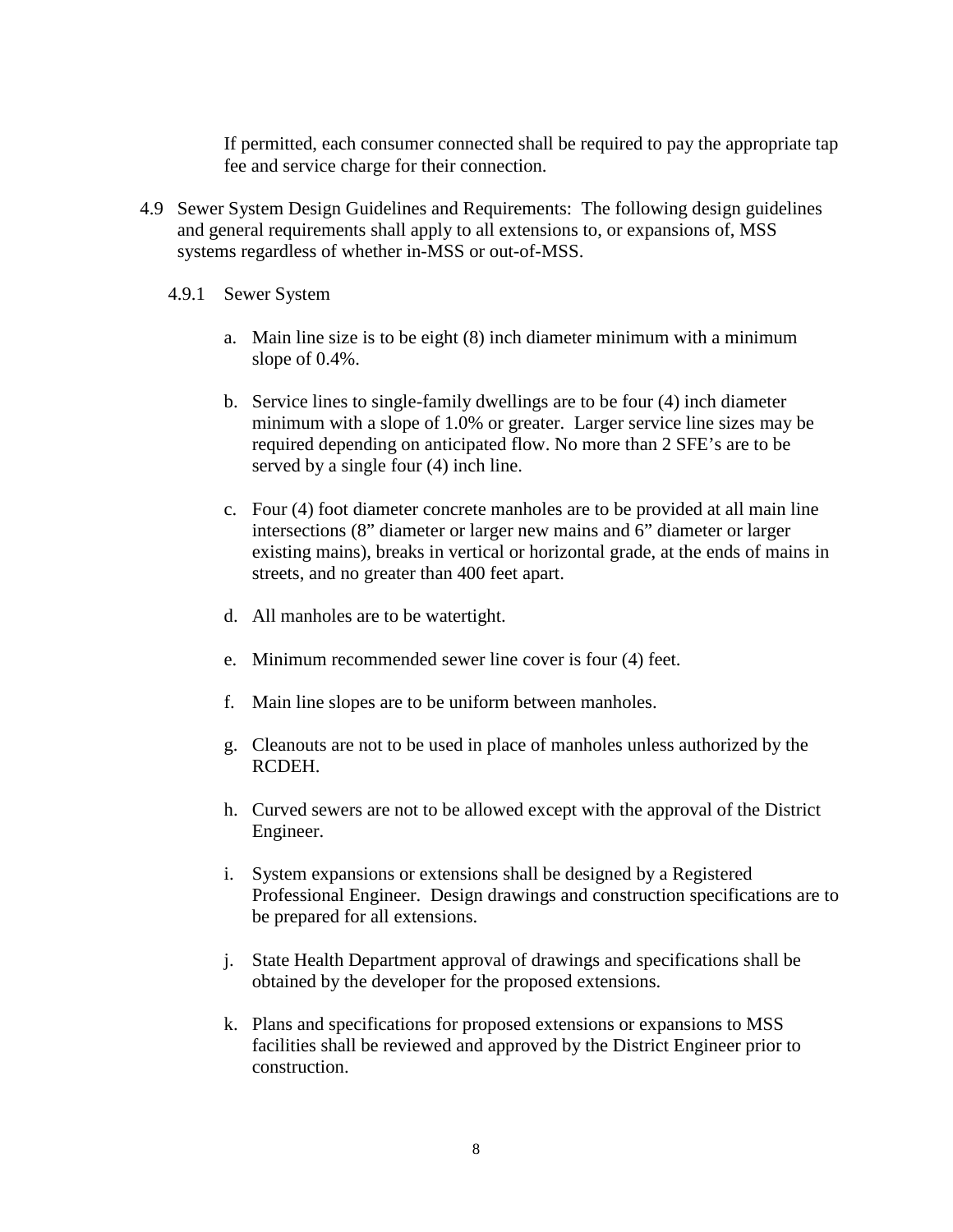- l. All construction work shall be open to the RCDEH Inspector, or District Engineer for purposes of assuring compliance with MSS specifications.
- m. All lines are to be tested in accordance with MSS requirements and certified results submitted to the Board.
- n. As-built drawings and three-point ties are to be submitted to the Board prior to final acceptance of system extensions.
- 4.10 Sewage Lift Station: Lift stations are strongly discouraged by the RCDEH and any such proposal shall be critically reviewed by the District Engineer prior to approval.

Lift stations proposed solely for the purpose of reducing a developer's cost will not be approved.

In the event no feasible alternative to a lift station exists the RCDEH may require special provisions as to design requirements, installation costs, and operation and maintenance responsibilities and costs.

4.11 Extraneous (Non-sewage) Flow Sources: No consumer shall be permitted to connect a source of extraneous flows, such as a basement footing drain, sump pump or other type dewatering device, to the MSS sewer system.

It shall be the RCDEH Inspector's responsibility to observe new dwelling construction to enforce this regulation.

4.12 Unusual Wastes: No consumer shall be permitted to dump into the sewage collection system any toxic, acidic, petroleum product, or any other unusual toxic or chemical waste which may hamper the operation or efficiency of the treatment plant or cause the plant to violate the conditions of its NPDES permit or which may cause damage to the Poly-Vinyl Chloride (PVC) sewer mains.

#### <span id="page-8-0"></span>Section 5 – Extensions to MSS Facilities

- 5.1 Definition: Extensions to MSS facilities shall be defined as sewer lines and any related facilities that utilize MSS facilities; and are designed, constructed and paid for by any owner or developer requiring such an extension of services(s) to accommodate his structure(s) or proposed development.
- 5.2 Approval of Plans and Specifications: All proposed extensions to MSS facilities shall be reviewed by the District Engineer. Complete plans and specifications shall be submitted to the Engineer following initial approval of extension to facilities by the Board. Said plans and specifications shall be reviewed by the Engineer for compliance with MSS engineering requirements, a minimum of which are set forth in Section 4.9.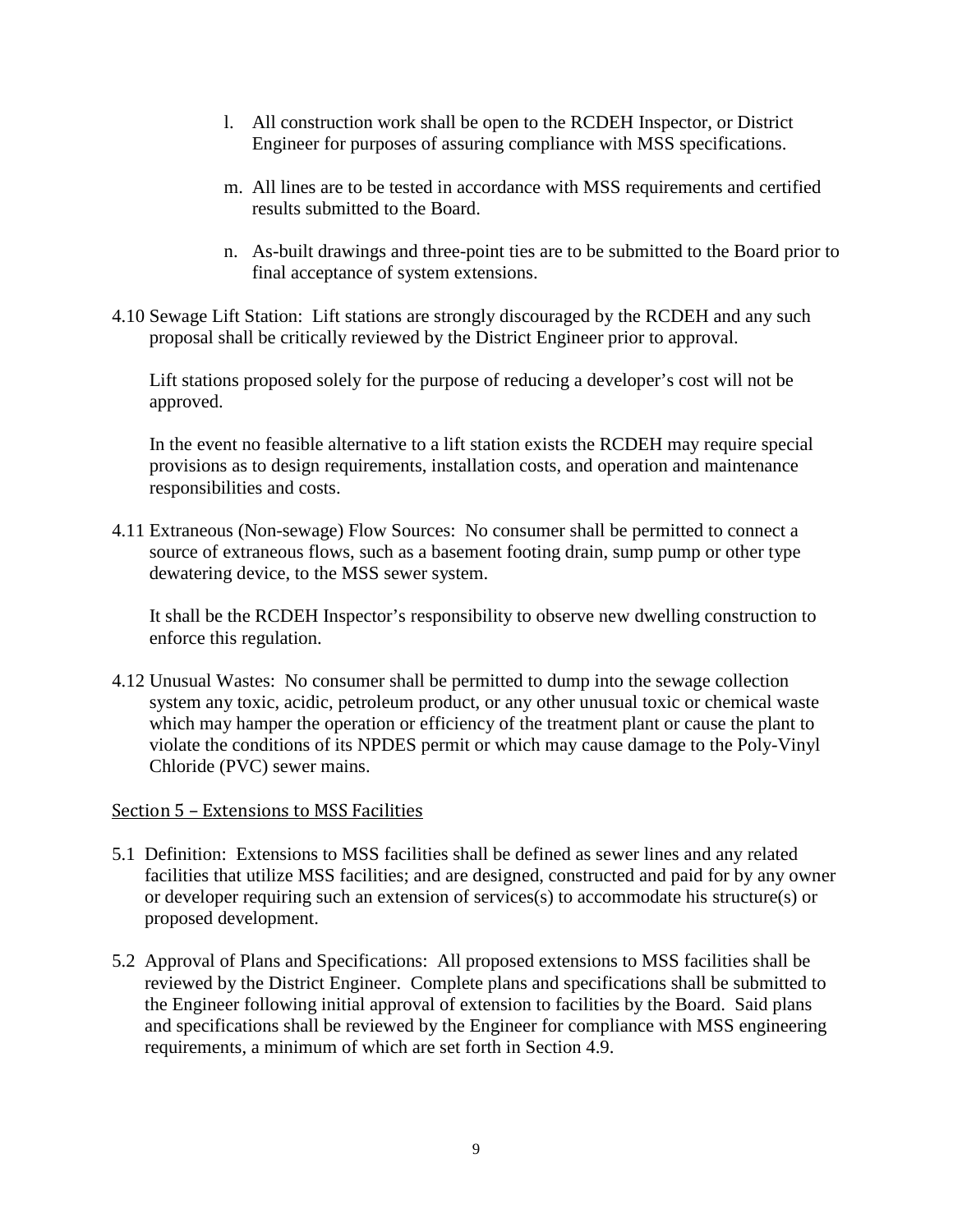- 5.3 Locations of Sewer Lines: All sewer lines shall be located in public road right-of-ways and utility easements. A county road cut permit is required for all installation in Milner road ways.
- 5.4 RCDEH Acceptance of Facilities Extensions/Expansions:
	- 5.4.1 Definitions
		- a. Preliminary Acceptance: Consists of the initial approval of facilities extensions or expansions installed by a developer. The date of preliminary acceptance initiates the one (1) year warranty period prior to Final Acceptance. Preliminary acceptance initiates the one year warranty period and permits the placement of the facilities in service but does not constitute ownership or responsibility for operation, maintenance and repair by the RCDEH.
		- b. Final Acceptance: Occurs at a time at least one (1) year following Preliminary Acceptance by the RCDEH. Final acceptance constitutes that point at which the RCDEH receives a deed for the lines and takes over ownership and all operation and maintenance responsibilities.

#### 5.4.2 Procedure

- a. Preliminary: Upon substantial completion of construction the developer shall request in writing preliminary acceptance by the RCDEH. The written request shall be accompanied by a Certificate of Substantial Completion by the developer's engineer. The RCDEH shall satisfy itself that the project was completed in accordance with MSS specifications and requirements, following which they shall issue a letter of Preliminary Acceptance.
- b. Final: The developer shall issue a written request for Final Acceptance by the RCDEH no earlier than one (1) year following Preliminary Acceptance. Once the RCDEH has satisfied itself that the facilities are acceptable the Board shall by resolution accept the facilities contingent upon receipt of a deed for the facilities.
- 5.4.3 Developers Responsibility: The developer shall be responsible for all warranty maintenance and repair of facilities during the warranty period at no cost to the RCDEH.

During the warranty period the developer shall also assure that all lines and related facilities are free and clear of any liens or encumbrances.

5.4.4 Security: The MSS may require the developer to provide a warranty bond, escrow account, or other form of security which shall remain in effect until the Final Acceptance at which time it shall be released. The security amount is not to exceed 100% of the estimated facilities construction cost. Arrangements for security are to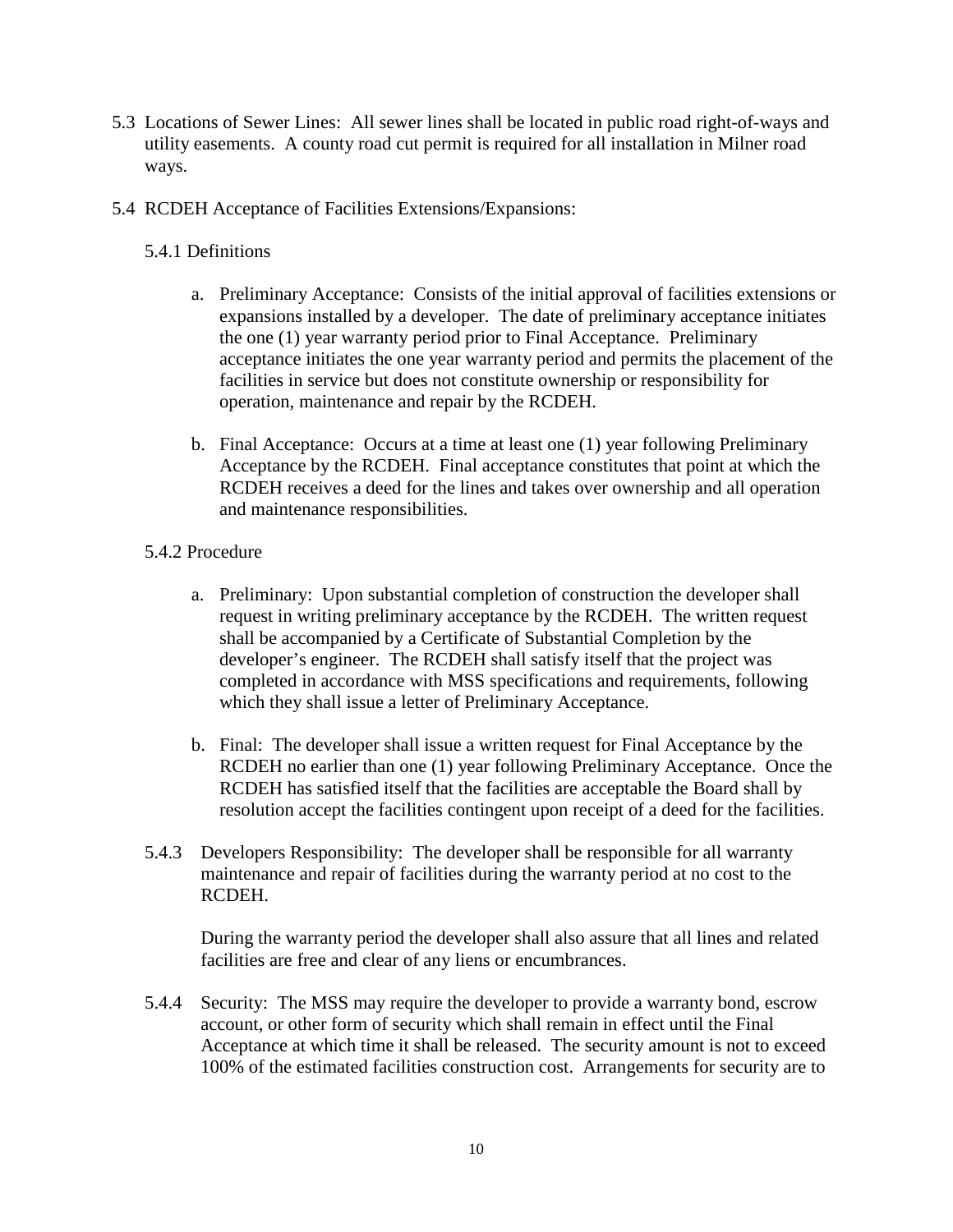be made prior to Preliminary Acceptance. Preliminary Acceptance will not be given without the required security arrangements being completed.

- 5.5 Treatment Plant Expansion: If a proposed development may in the opinion of the District Engineer, or the Board jeopardize sewage treatment operation the Developer shall be responsible for correcting the deficiency by upgrading the existing facilities, or providing additional facilities, or other appropriate action in a manner approved by the District Engineer and the Board.
- 5.6 Reimbursement for Facilities Extension:
	- 5.6.1 Policy: It shall be the policy of the RCDEH that the cost of all extensions to the sewer system shall be paid for by the Developer. Portions of these extensions may be eligible for reimbursement as established below.
	- 5.6.2 Line extension to the Developers Property: Should extension of MSS facilities be required to provide service at the Developer's property boundary, the portion of the line extending from the termination of MSS lines to the Developer's property line is eligible for reimbursement.

Reimbursement shall be at the rate of 50% of each tap fee for each tap served by the lines up to 100% of the Developer's cost for line installation.

This reimbursement shall originate from taps located both outside of and within the Developer's property served by the line extension.

5.6.3 Line Extensions within the Developer's Property: It shall be RCDEH policy that lines installed to provide service within the Developer's property shall be at the Developer's cost. Only that portion of the lines which serve as trunk lines in the event of further expansion by another or the same Developer are eligible for reimbursement.

Reimbursement will be from 50% of the tap fees collected in the new development which utilizes a portion of the original Developers facilities for service. No reimbursement is due from tap fees collected in the original development.

Reimbursement shall not exceed 50% of the actual documented construction cost.

5.6.4 Reimbursement: Documentation of actual construction costs must be provided to the Board by the Developer prior to final acceptance of extensions by the RCDEH in order for consideration to be given to immediate or future reimbursement. The District Engineer shall review and approve all submitted information and recommend approval or disapproval to the Board.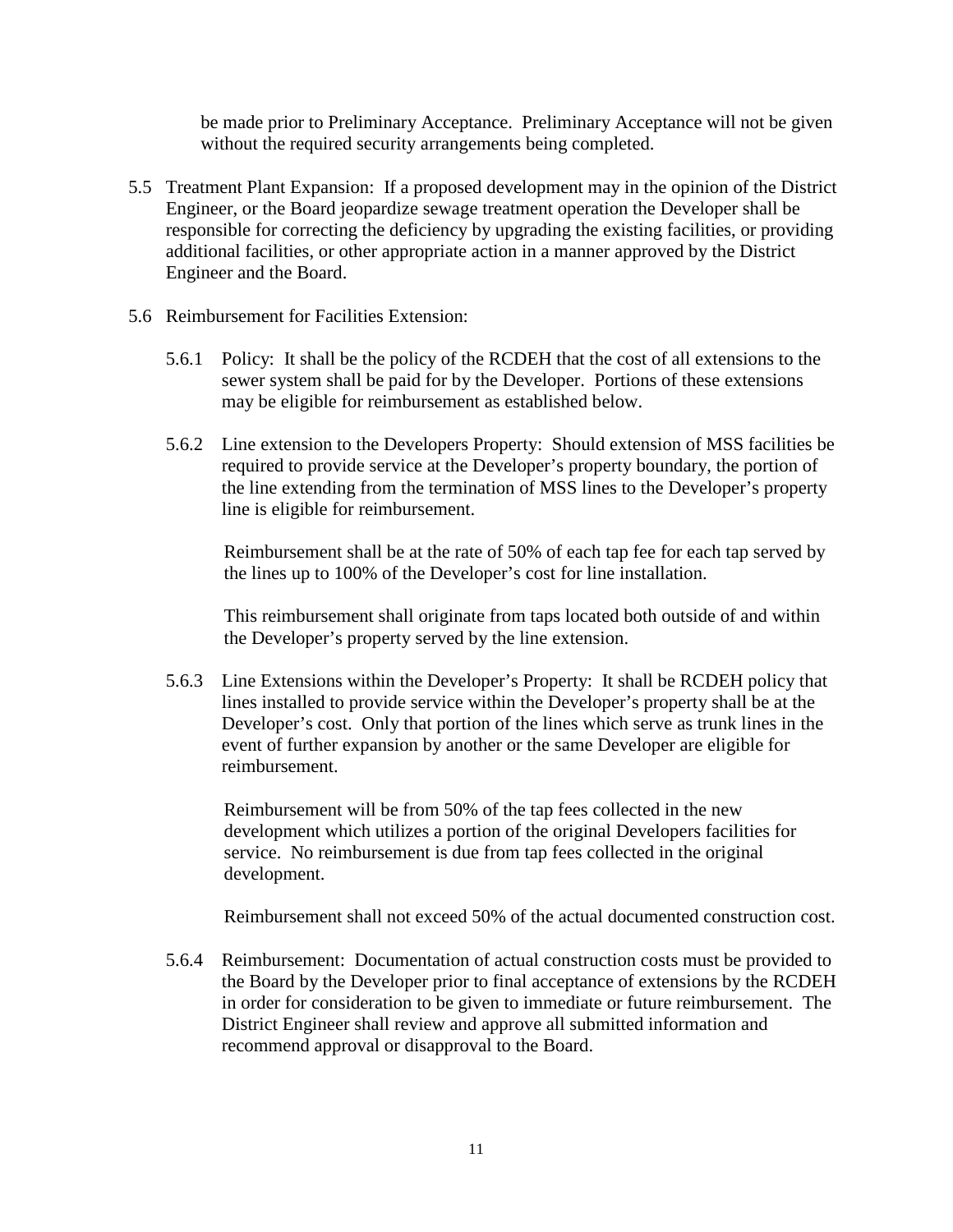5.6.5 Limitations: Reimbursement for facilities extension shall only occur up to 10 years from the date of Final Acceptance. Following the expiration date of this time the Developer shall no longer be eligible for any reimbursement.

# <span id="page-11-0"></span>**APPENDIX A - LEGAL DESCRIPTION**

The MSS treatment facility is located in theSW1/4, NE1/4, S15, T6N, R86W; at Milner, CO; Latitude: 40.479947° North, Longitude: -107.021022° West

Beginning at the Point of Intersection of the east line of the Town of Milner as platted by the Milner Land, Coal and Town Site Company's Amended Plat of the Town of Milner and the north line of the NE1/4, Section 15 from which the N1/4 corner of Section 15 bears S 89° 34' 32" W 740.00 feet:

- $\triangleright$  thence N 00°48' 13" E 450.00 feet along said east line projected,
- $\geq$  thence S 89° 50' 10" W 1399.98 feet to the west line projected to the above said Town of Milner,
- $\epsilon$  thence S 00° 48' 13" W 450.0 feet along said west line projected to the north line of the NW1/4, Section 15,
- $\triangleright$  thence S00° 48' 13" W 34.32 feet along said west line of the northwest corner of Block 4 of the above said Town of Milner
- $\epsilon$  thence S 00° 48' 13" W 1097.00 feet along said west line to the north ROW line of the Union Pacific Railroad, said ROW being 50 feet north of the existing centerline,
- $\geq$  thence S 78° 53' 58" E 527.93 feet along said north ROW line and along the south boundary line of the Town of Milner,
- $\geq$  thence S 89° 21' 47" E 151.26 feet along said north ROW line and along the south boundary line of the Town of Milner
- $\geq$  thence N 61° 45' 13" E 834.02 feet along the south boundary line of the Town of Milner to the east boundary line of the Town of Milner,
- $\geq$  thence N 00° 48' 13" E 843.90 feet along said east boundary line to the Point of Beginning.

Containing 50.27 acres more or less.

Bearings are based upon the center of Main Street of the Town of Milner being N 00° 48' 13" E.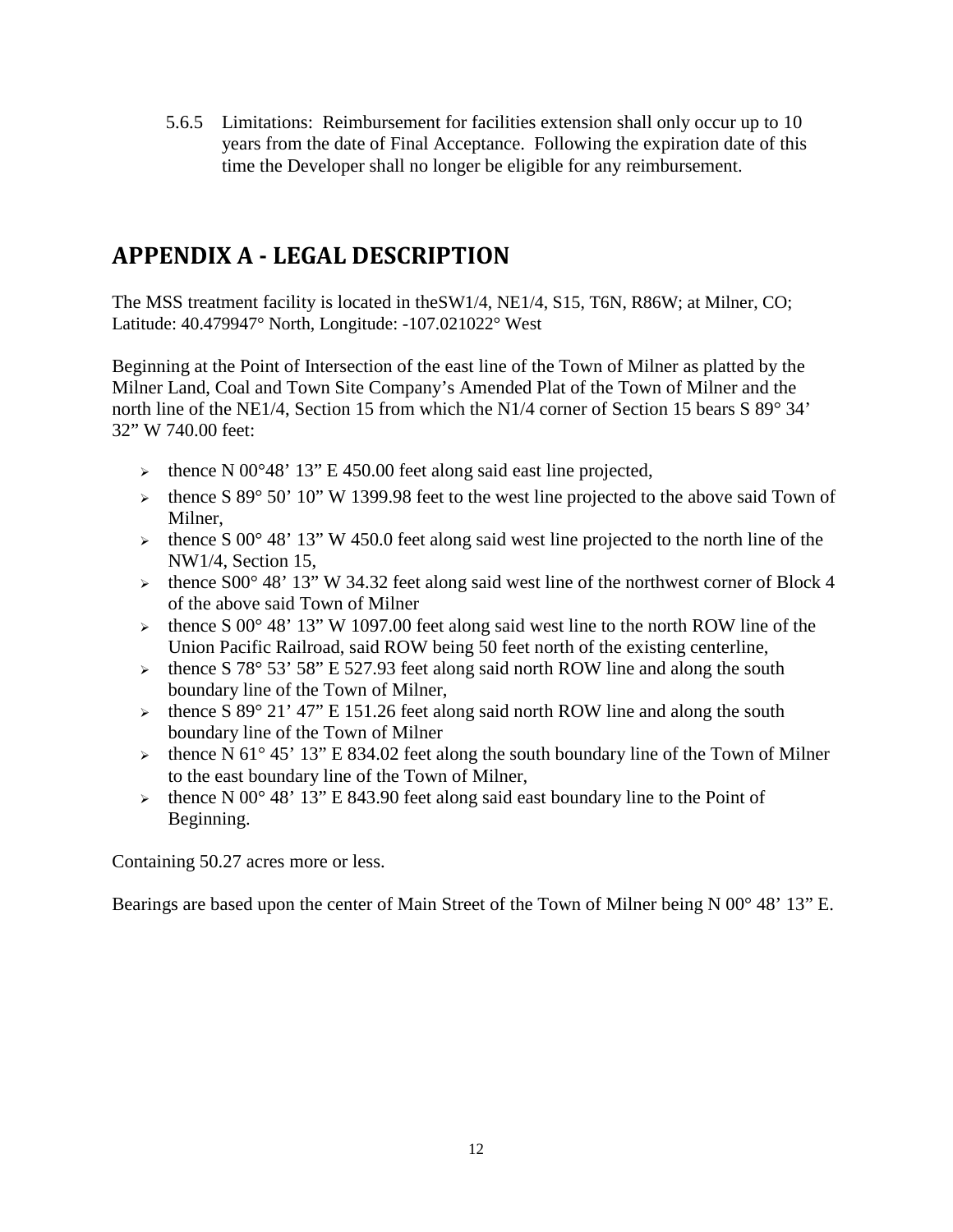

*\* This map is for illustration purposes only. Areas displayed are approximate, and not necessarily accurate to surveying or engineering standards. Any other use or recompilation of the information is the sole responsibility of the user. While every effort has been made to ensure the accuracy, correctness and timeliness of materials presented, Routt County expressly disclaims all liability regarding accuracy or completeness.*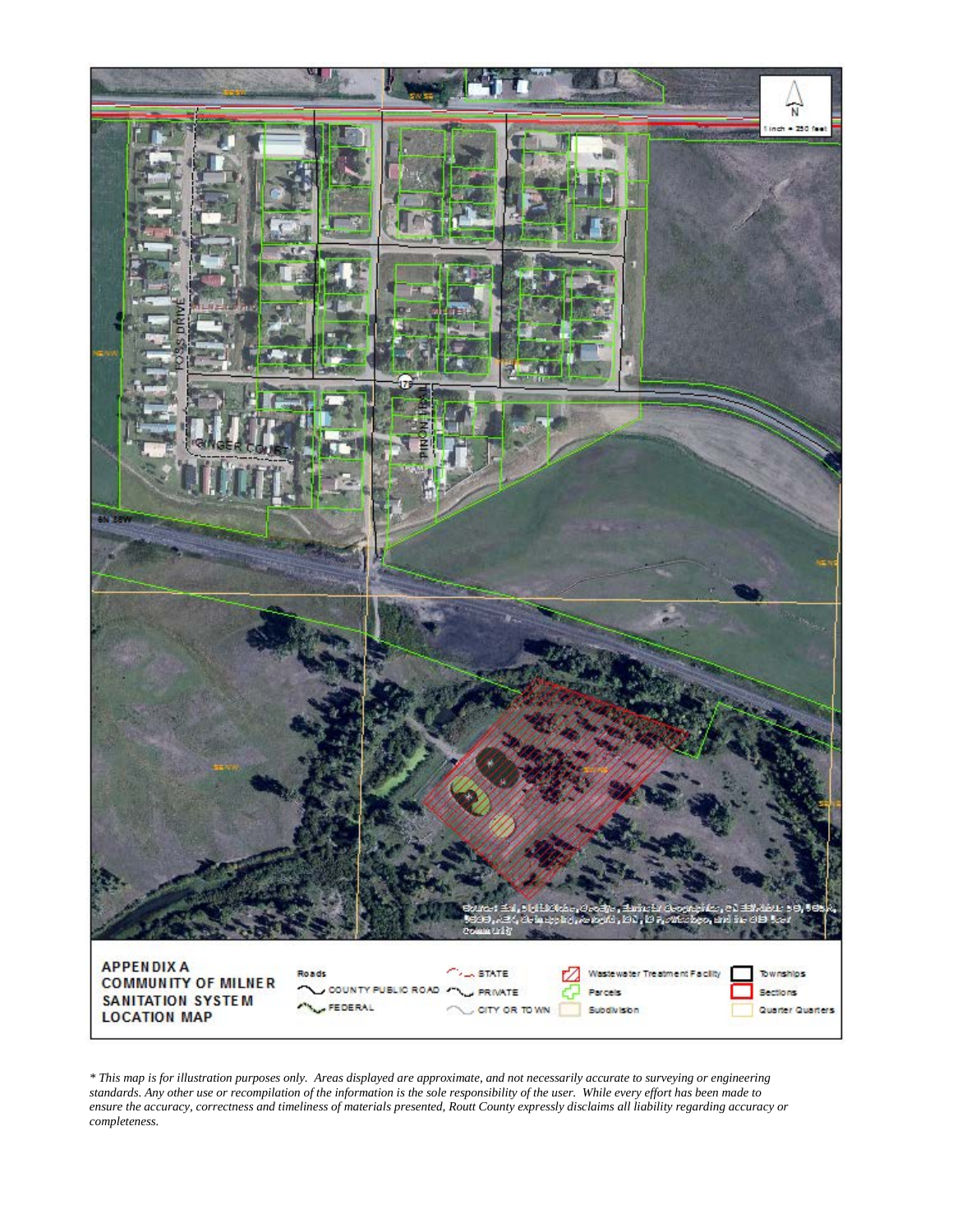# <span id="page-13-0"></span>**APPENDIX B – SERVICE LINE INSTALLATION AND MATERIALS STANDARDS**

#### B.1 Sewer Service Lines:

#### B.1.1 Materials

- a. Sewer Pipe: Polyvinyl Chloride (PVC) meeting or exceeding all the requirements of ASTM Specifications D-3034-77, SDR 35 shall be used. Joints shall be push-on type with a rubber sealing ring meeting or exceeding the requirements of ASTM D-3212. Pipe shall be first quality, and free from cracks and all other defects or damages.
- b. Cast-Iron Pipe: Cast-iron pipe shall meet or exceed all requirements of ASTM Specification A 74-66. Compatible fittings shall be used with the pipe and a proper rubber transition coupling used for connection to the tapping tee or wye.
- c. ARMC ES (extra strength) solid wall ABS sewer pipe may also be used for four and six inch service lines. Fittings shall be those compatible with ABS pipe.
- d. Cleanout covers shall be Comco Catalog #C-6516 or Neenah #R-1971 or an approved equal.
- e. Tapping Saddles shall be factory made solvent weld or rubber gasketed saddles. All saddles shall be affixed to the main with stainless steel bands as well as solvent or glue.

#### B.l.2 Installation

a. General: Workmanship, materials and installation shall conform to the provision of these specifications, Colorado Department of Health and Environment design criteria and the individual manufacturer's recommendations. All pipes when jointed in the trench shall form a true and smooth line. Pipes shall not be trimmed except for closures and pipes not making good fit shall be removed from the job site.

In general, sewer lines shall not be curved. In special cases approved by the District Engineer, the minimum radius of curvature shall be in conformance with the provisions of the individual manufacturer's recommendations.

The pipe grade shall be uniform from the main to the building. Immediate partial backfill may be required in some portions of the sewer pipe to prevent additional accidental deflection of the pipe.

Materials shall not be dropped into the trench but shall be lowered by either hand or machine.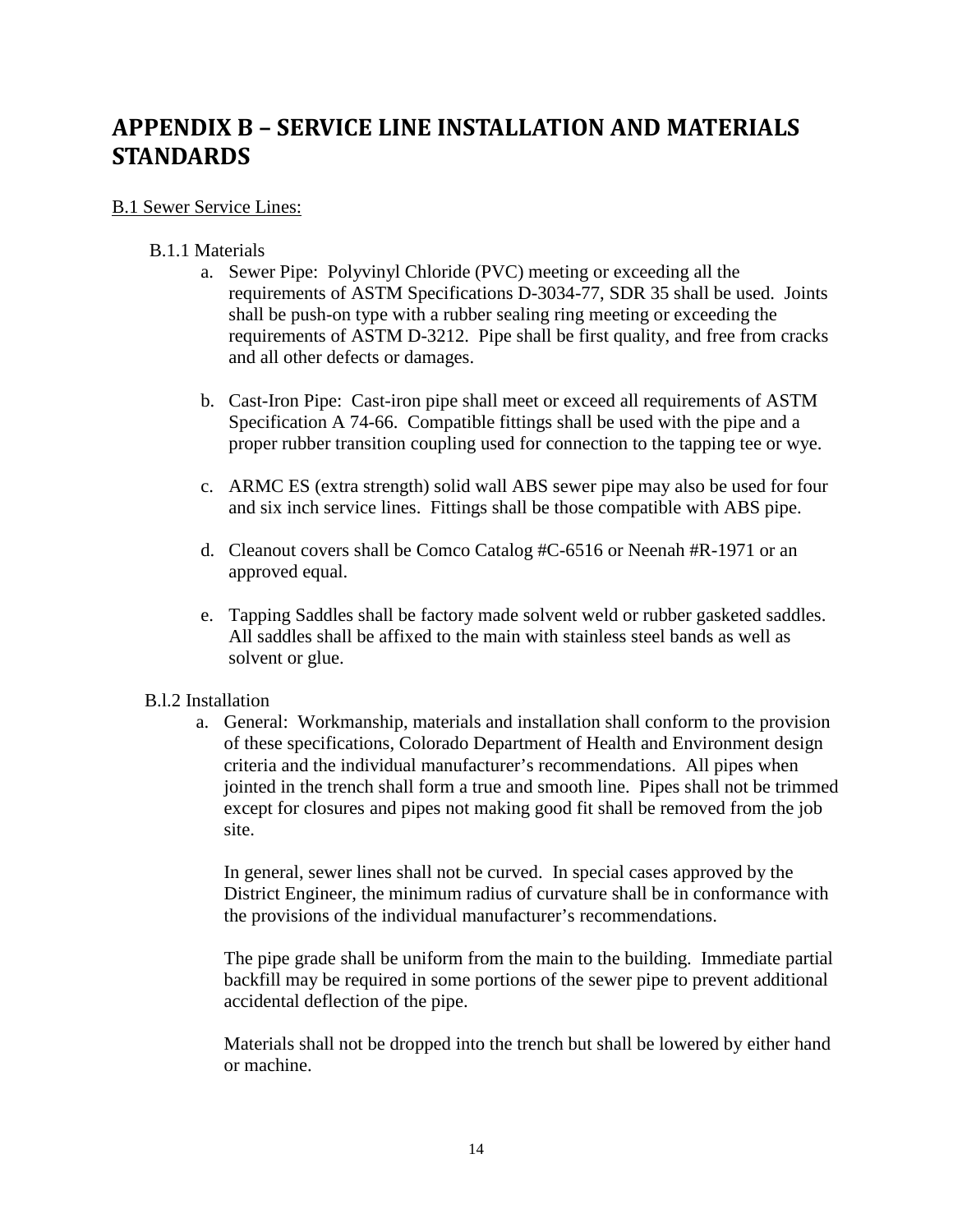The entire surface of all pipes shall be clean when laid and the joints completed. No interior surfaces are to be cleaned while the pipe is under water nor are any joints to be completed while any portion of the bell end is submerged.

Pipe laying shall proceed upgrade with the spigot ends of bells-and-spigot pipe pointing in the direction of flow. Each pipe length shall be laid true to line and grade in such a manner as to form a close concentric joint with the adjoining pipe and to prevent sudden offsets to the flow line. No pipes are to be placed in the trench or final joints made until fine grading of the trench bottom to the desired invert elevation or stabilization of an unstable trench bottom has been completed.

During pipe laying operations no debris, tools, clothing or other material shall be placed in the pipe. When pipe laying operations are not being conducted or are temporarily suspended, all pipe openings are to be plugged with a water tight plug.

All service line installations shall meet the requirements of ASTM-D-2321 and the International Plumbing Code as adopted by the State.

- b. Taps to Main Line: All such taps shall be in the upper half of the sewer main, but not directly on the crown of the pipe. Sewer line taps shall be made by the RCDEH Inspector.
- c. Taps to Manholes: All taps to manholes must have written approval of the RCDEH and be installed with a pipe directing the flow from the service in the same direction as the main sewer and no more than a foot above the flow line of the main sewer ("inside drop"). Tapping of manholes will be permitted only in rare cases.
- d. Depth: All service lines shall be installed at a minimum depth of four (4) feet to protect against surface loadings and possible freezing. Lines may be laid shallower if insufficient grade is available to permit deeper installation with the approval of the RCDEH Inspector.
- e. Cleanouts: Service lines shall have cleanouts located at the house, at all bends of 45° or greater, and at intervals no greater than 100 feet. The interior shall form a true and smooth interior to allow easy access for inspection lights and cleaning equipment.

Construction shall in all cases meet criteria established in the International Plumbing Code (UPC) and as approved by the RCDEH Inspector.

f. Backfill: All backfill in streets shall be compacted in accordance with County Road Cut Permit requirements or mechanically compacted in lifts not to exceed 12 compacted inches whichever is more stringent.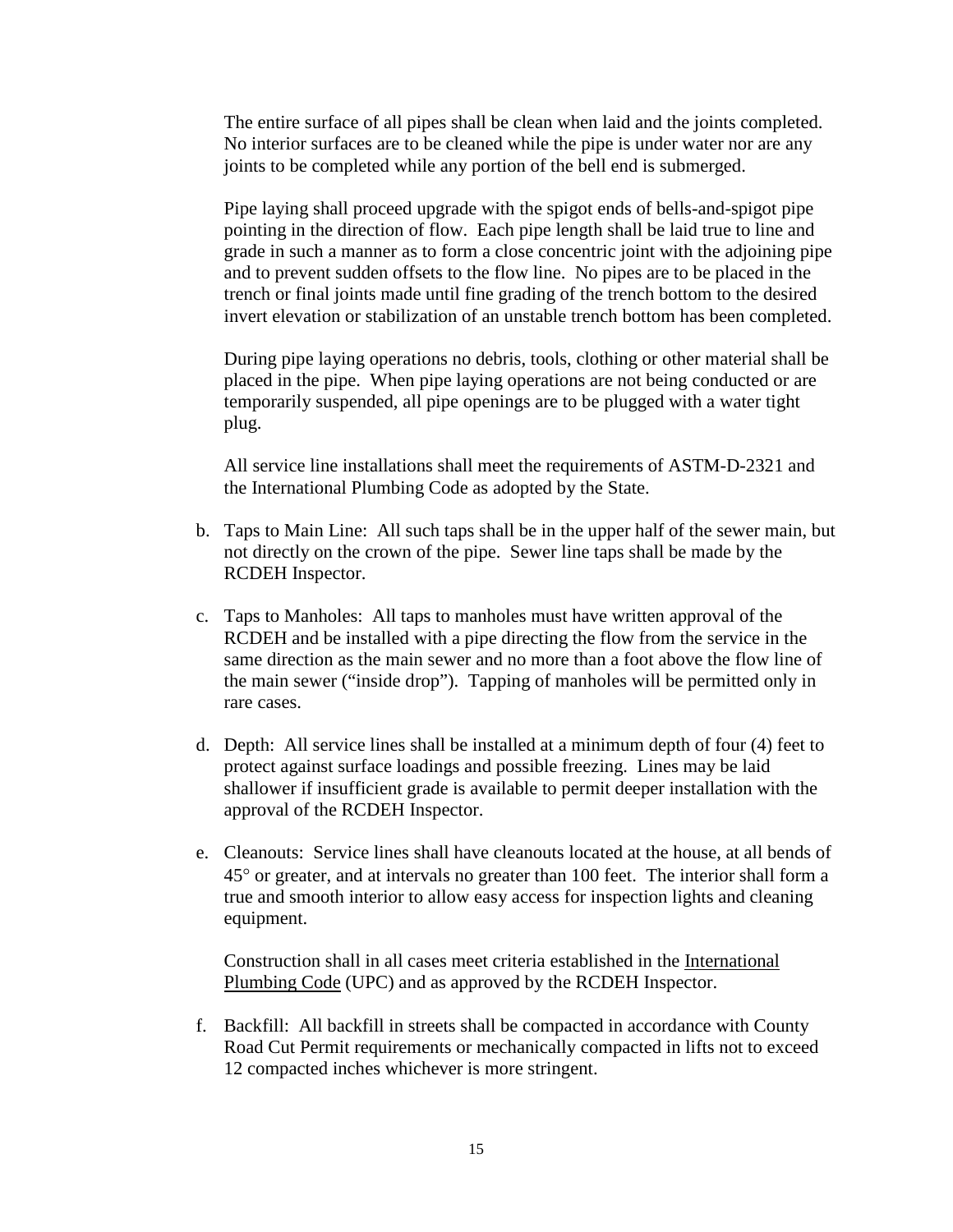- g. Miscellaneous Requirements:
	- 1) All car washers or other commercial establishments generating silt in their sewage discharge line shall be required to install a silt trap on the service lines.
	- 2) All restaurants, gas stations with floor drains, and any connection deemed necessary by the Board or District Engineer shall be required to install a grease trap on their service line.
	- 3) All consumers wishing to tap the sewer line along Highway 131 will be required to obtain a permit from the Colorado State Highway Department. The individual property owners shall obtain the necessary permit.
	- 4) If any dwelling unit or other structure tapped onto the sewer should be removed or otherwise demolished the service line is to be capped with a watertight cap under the supervision of the RCDEH Inspector.

#### B.2 Inspection and Testing:

- B.2.1 Testing: The RCDEH Inspector shall be responsible for inspecting and testing sewer service line tap activation and installations.
	- a. Sewer Service: All services are to be inspected and approved by the Inspector prior to backfilling and use. The service shall be inspected for grade, water tightness (static head test), cleanout installation (minimum 100 feet spacing) and adequate cover.

Exfiltration tests shall meet the following requirements. The maximum allowable leakage shall not exceed 100 gallons per day per mile per inch for PVC, ABS, cast iron, or ductile iron pipe. Should any service line disclose a leakage greater than the allowable, the owner or his contractor shall at his expense repair the leak and retest the line until the leakage is within allowable limits. The owner or his contractor shall be responsible for setting up the appropriate tests and notifying the Inspector.

- B.2.2 Inspection: No service lines will be allowed tap activation unless approved by a RCDEH Inspector. The RCDEH Inspector shall also be responsible for observing and approving appropriate tests on all service lines prior to their connection to the system.
- B.2.3 As-Built Service Location: The RCDEH Inspector shall also locate the position of new service lines on a master as-built drawing and reference the distance of the tap from the nearest manhole, hydrant, valve or other prominent feature.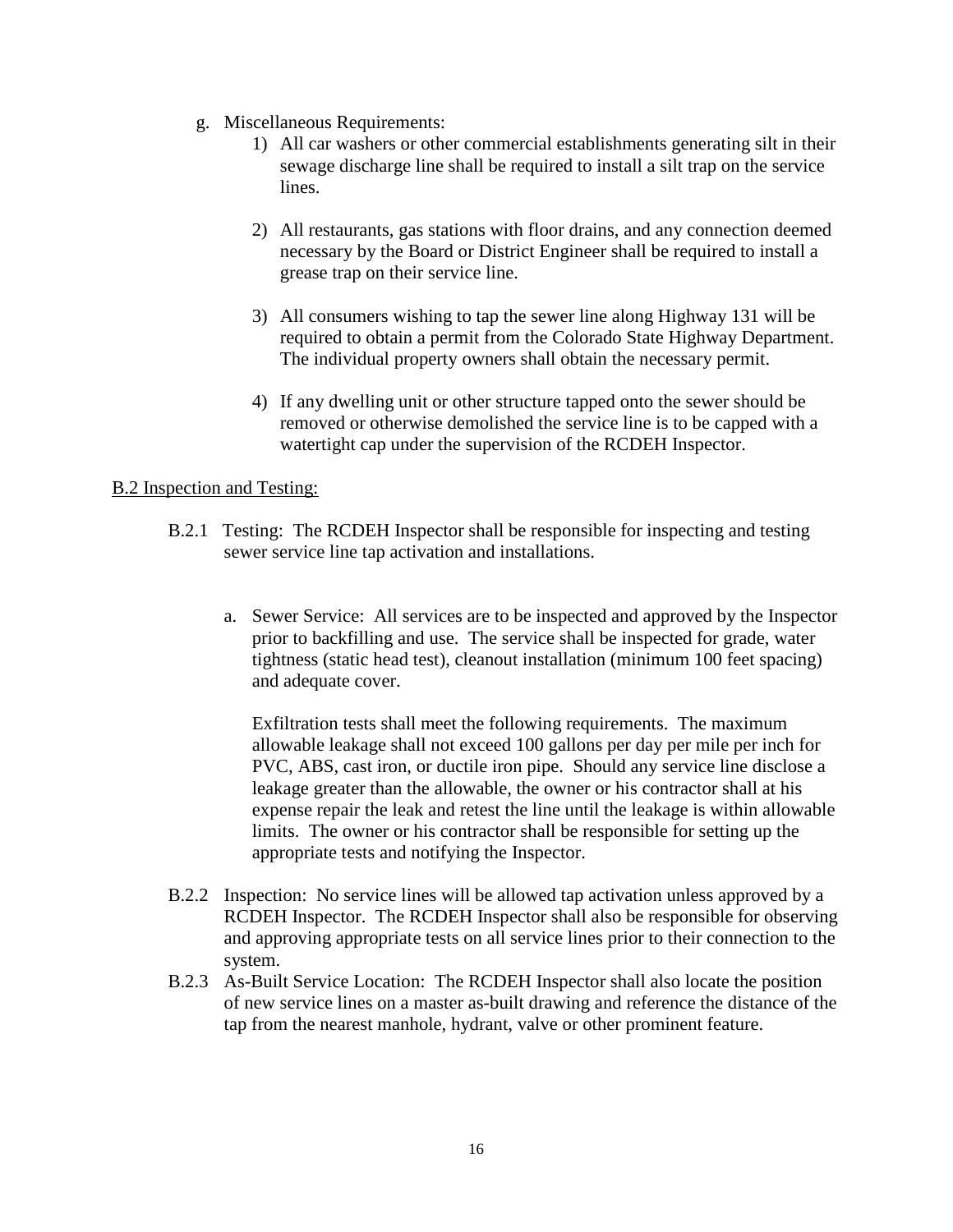# <span id="page-16-0"></span>**APPENDIX C – RATE SCHEDULE**

- C.1 General: This section details charges and fees to be levied by the RCDEH for the provision of sewage services. Rates and charges established herein shall be effective from and after adoption of these Rules and Regulations as provided by law, and shall remain effective until modified or amended by the Board pursuant to Section 1 – Rules and Regulations, and nothing herein shall be construed as limiting the power and authority of the Board to change such rates and charges. The rates and charges provided herein shall not in any manner obligate the RCDEH for services outside the MSS boundaries.
- C.2 Classification of Customers: Every customer of the MSS shall be classified by the RCDEH by reference to Single Family Equivalent(s) (SFE). Every single-family dwelling unit, whether in a single structure or in a multiple dwelling unit, shall be classified as one (1) SFE. For every commercial structure receiving or proposed to receive services from the MSS, the RCDEH, or the District Engineer shall examine the plans and specification for planned or existing structures and the number of persons or proposed persons occupying or proposed to occupy the structure. From time to time the RCDEH or the District Engineer may review specifications, occupancy, and such other information as deemed necessary to determine the number of SFE's to be assigned to such structure.
- C.3 Tap Fee: A tap fee shall be charged to all customers of the MSS. Said fee shall represent a "privilege to serve" fee, assessed and paid before a utility permit pursuant to Paragraph 4.8.1 shall be issued. Said fee shall be due and payable upon request for a utility permit. No permit will be issued unless the tap fee is paid. Tap fees paid for a lot are not transferable to another lot at a later date. The tap fee shall be considered a portion of the lot and shall be conveyed to the new owner upon sale of the lot or other land parcel.
- C.4 Quarterly Service Charge: A quarterly service charge shall be assessed by the RCDEH for use of MSS Facilities. This charge shall be intended to pay for system operation and maintenance expenses as well as any debt retirement for which the MSS is responsible. The quarterly service charge will be based on the number of SFE's served.
- C.5 Payment of Quarterly Service Charges: It shall be the policy of the RCDEH to bill all service charges quarter-annually. If the Consumer fails to pay when due, interest shall accrue at the rate of 1% per month until paid. The RCDEH shall have the right to assess to any Consumer attorney fees and costs. Costs include, but are not limited to, treasurer fees as set forth in C.R.S. 30-1-102.

Until paid, all rates, fees and charges of the RCDEH shall constitute a perpetual lien against the property served as provided by law.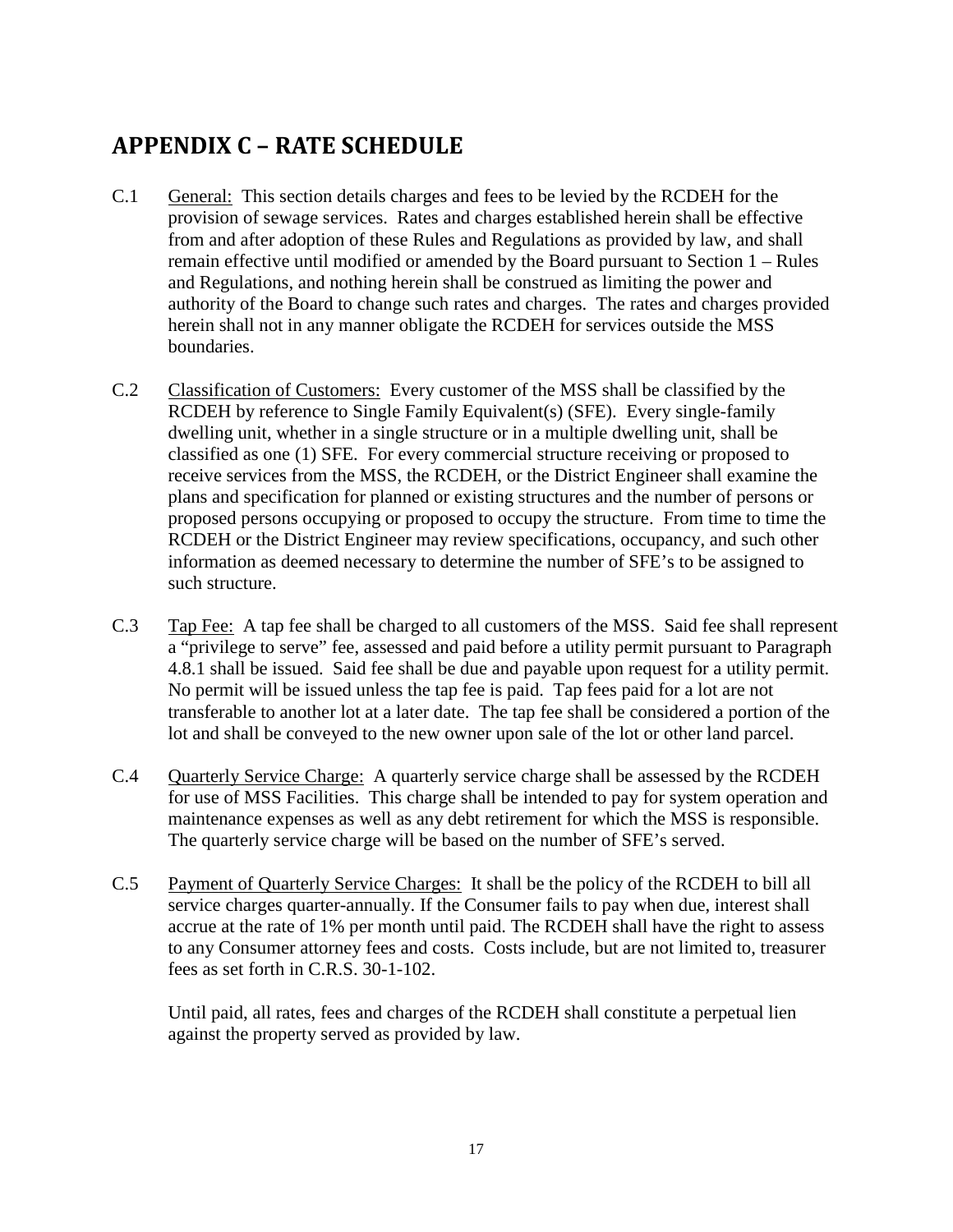- C.6 Cash Deposit: The RCDEH may require any customer to provide the RCDEH a cash deposit to assure payment of bills as the same accrue, not to exceed one quarter-annual payment.
- C.8 Availability Fees: The Board may establish an "availability of service" fee where sewer facilities are available to a parcel of land but no connection with MSS facilities or no usage of services has been or is then being made.
- C.9 Schedule of Rates and Charges: C.9.1 Tap Fees:
	- 1. As of February 2016, the tap fee for a one SFE dwelling unit for the sewer system shall be \$6,000.00. The fees will be reviewed on an annual basis and are subject to change upon approval of the Board.
	- 2. As of February 2016, tap fees for multiple SFE units shall be based on direct multiples of the above rates. For example, the tap fees for a four SFE unit will be \$24,000.00. The fees will be reviewed on an annual basis and are subject to change upon approval of the Board.
	- 3. Out of MSS service area tap fees for one SFE shall be 2.0 times the above rates.
	- 4. Tap fees for multiple SFE units shall be calculated by the RCDEH, reviewed by the County Engineer, and approved by the Board.
	- 5. The Board shall have the final authority for approving or establishing tap fees.
	- C.9.2 Usage Fees Sewer System:
		- 1. As of February 2016, the usage fee for the sewer system shall be \$33.33/month/SFE. The fees will be reviewed on an annual basis and are subject to change upon approval of the Board.
		- 2. Usage fees for multiple SFE units shall be based on direct multiples of the above rates.
		- 3. Out of MSS service area usage fees shall be 1.5 times the normal rate or \$50.00/month/SFE. The fees will be reviewed on an annual basis and are subject to change upon approval of the Board.